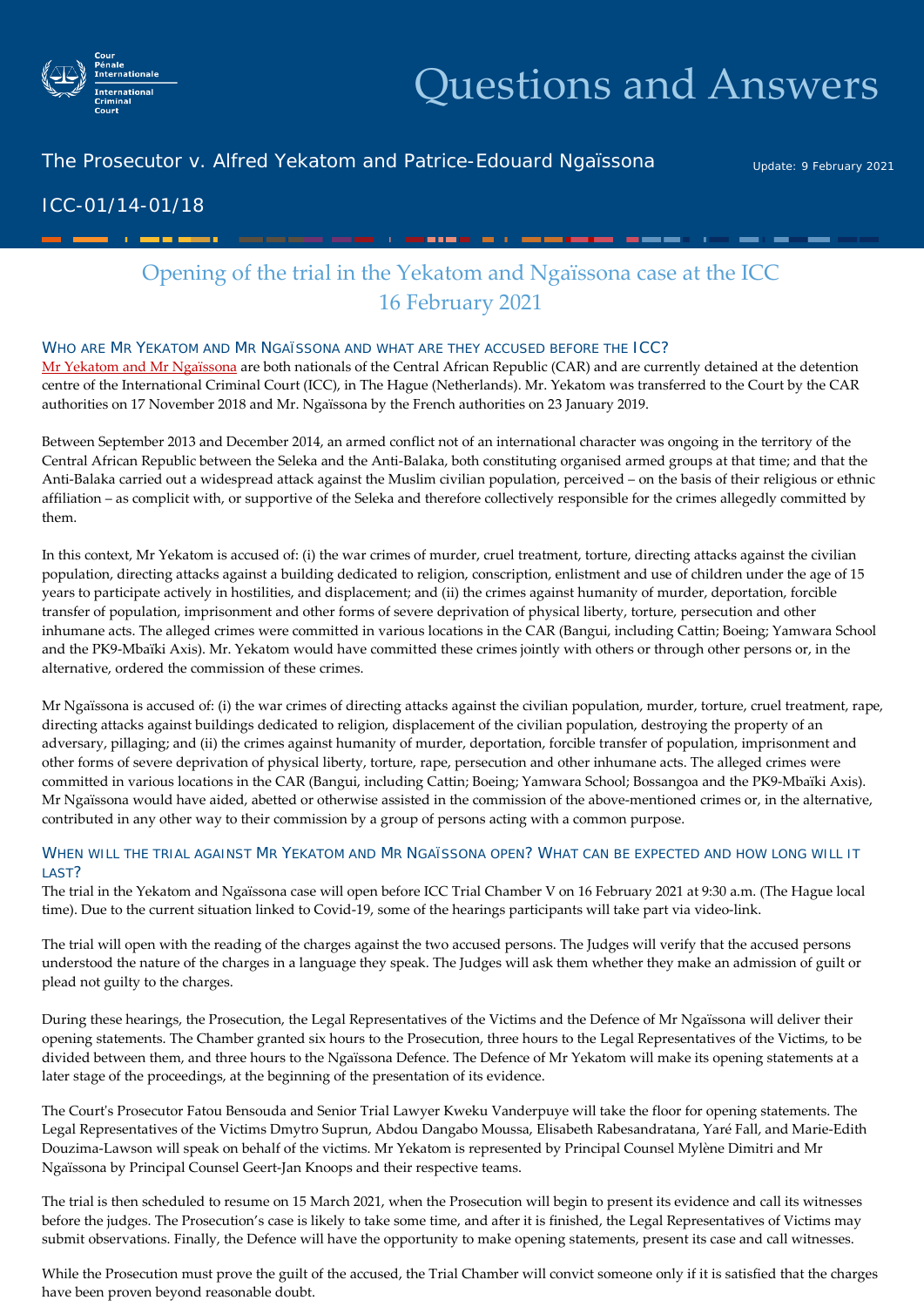a a

. . . .

At the end of the trial hearings, the Judges will render their judgement within a reasonable period of time. The verdict will be read out in public and will either acquit or convict the accused. If the accused persons are convicted, a sentence will be imposed on them. The Prosecution and the Defence may appeal the judgement and/or the decision on sentencing before the ICC Appeals Chamber.

The trial may last several years, depending on the complexity of the case and challenges that may arise. Judges ensure that the rights of all parties and participants are respected. Cases involving war crimes and crimes against humanity tend to be complex, because of the range of incidents and extended time period involved in the charges, as well as other logistic and linguistic measures that have to be taken to protect the accused rights, protect the witnesses and facilitate the victims' participation. But the Judges are committed to expedite the trial as much as possible.

#### WHAT ARE THE RIGHTS GRANTED TO THE ACCUSED PERSONS DURING THE TRIAL?

Mr Yekatom and Mr Ngaïssona are presumed innocent and are entitled to several rights during the trial. Any accused person at the ICC benefits from them and they include, to mention a few:

- to be defended by the counsel (lawyer) of his choice, present evidence and witnesses of his own and to use a language which he fully understands and speaks;
- to be informed in detail of the charges in a language which he fully understands and speaks;
- to have adequate time and facilities for the preparation of his defence and to communicate freely and in confidence with his Counsel;
- to be tried without undue delay;
- not to be compelled to testify or to confess guilt and to remain silent, without such silence being a consideration in the determination of guilt or innocence;
- to have the Prosecutor disclose to the Defence evidence in her possession to the defence or control which he believes shows or tends to show the innocence of the accused, or to mitigate the guilt of the accused, or which may affect the credibility of prosecution evidence.

#### IF MR YEKATOM AND MR NGAÏSSONA, OR ONE OF THEM, ARE FOUND GUILTY AFTER THE TRIAL, WHAT PENALTIES MAY BE IMPOSED BY THE COURT?

When an accused person is declared guilty at the end of a trial, the ICC Judges may impose a prison sentence, to which may be added a fine or forfeiture of the proceeds, property and assets derived directly or indirectly from the crime committed. The maximum sentence is 30 years. However, in extreme cases, such as the specific circumstances of the accused conviction, the Court may impose a term of life imprisonment. There is no death penalty at the ICC. The Prosecution and the Defence can appeal the sentencing decision to the ICC Appeals Chamber.

Persons convicted of crimes under the jurisdiction of the ICC do not serve their sentence at the ICC Detention Centre in The Hague as the facility is not designed for long-term imprisonment. Convicted persons are therefore transferred to a prison in a State designated by the Court from a list of States which have indicated their willingness to allow convicted persons to serve their sentence there.

#### ARE VICTIMS PARTICIPATING IN THIS TRIAL AND HOW?

Yes, the judges allowed 325 victims to participate in the trial. However, this number will continue to evolve as the judges have allowed victims to submit requests to participate until the OTP presentation of evidence is completed. Throughout this period, the Court's Victims Participation and Reparations Section (VPRS) will continue to assess and transmit victims' requests to the judges. The Section is also reassessing the requests of victims authorized to participate at the pre-trial phase in the light of the confirmation of charges decision. Ultimately, the judges will decide who can be allowed to participate in the trial.

In this case, the judges appointed two separate teams of lawyers to represent two groups of victims authorized to participate: the group of former child soldiers, on the one hand, and the victims of other crimes on the other. The judges indeed noted that the persons belonging to these two groups were, in general, on opposing sides during the events which took place at the relevant time in CAR. Therefore their interests diverge to such an extent that they are represented by different lawyers:

- The group of victims of former child soldiers is represented by Counsel Dmytro Suprun
- The group of victims of other crimes is represented by five lawyers working in one single team: Counsels Marie-Edith Douzima Lawson, Abdou Dangabo, Paolina Massidda, Yaré Fall and Elisabeth Rabesandratana.

These lawyers only represent victims who are already authorized to participate in the proceedings. They are therefore victims who have suffered from the crimes being prosecuted in this case i) who wish to have a voice in the proceedings, ii) who requested it, and iii) whose request was accepted by the judges. Other victims who may also wish to participate in the proceedings in this case should contact the Victims Participation and Reparations Section by email at: *VPRS.Information@icc-cpi.int* or the ICC Office in Bangui: [info.cpi-rca@icc-cpi.int](mailto:info.cpi-rca@icc-cpi.int) and + 236 72 30 34 02.

Subject to certain reservations, victims participating in the proceedings may exercise the following rights through their legal representatives: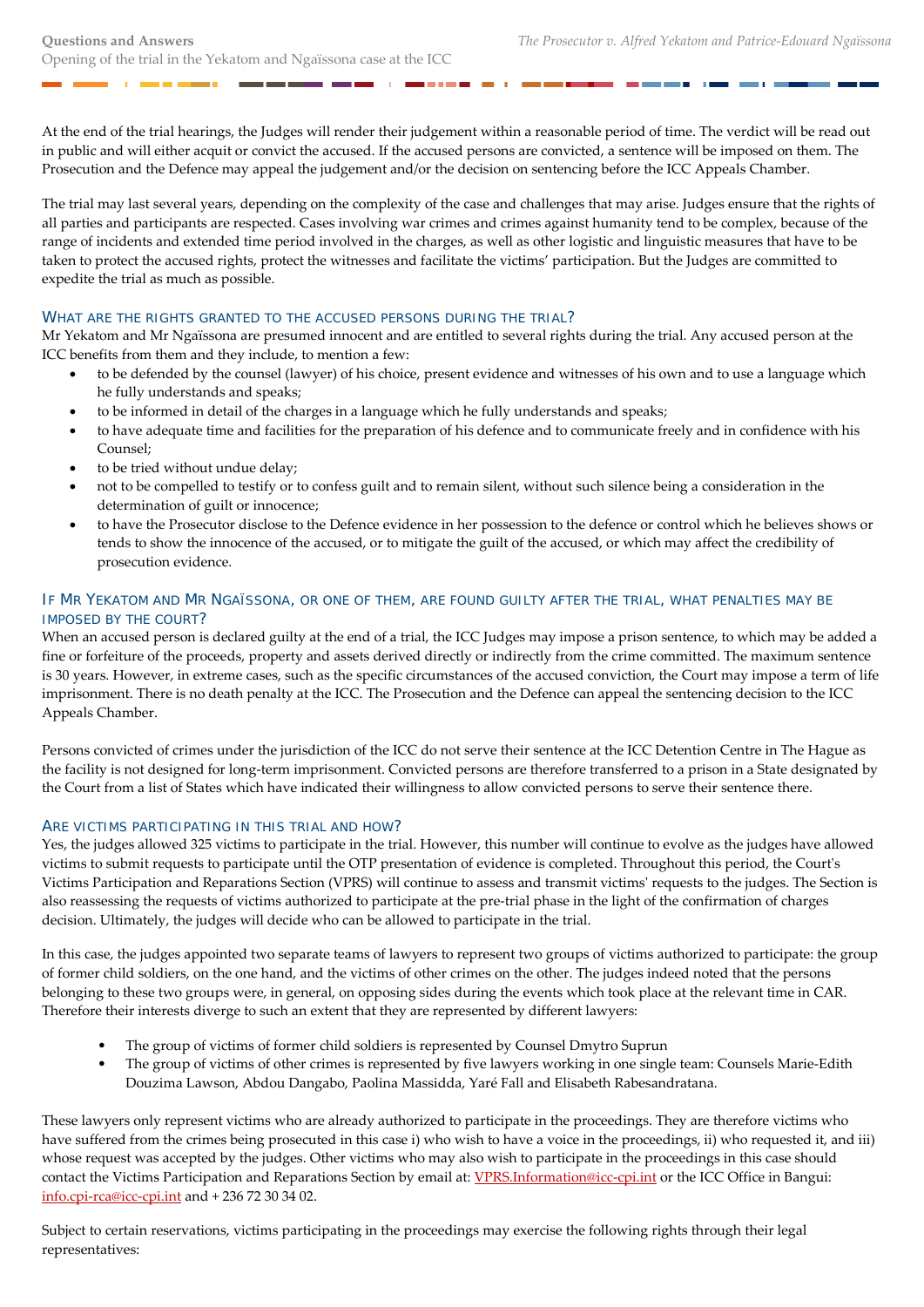- Access the case file, including decisions of the Chamber, written submissions from the parties, participants and the Registrar, transcripts and evidence communicated by the parties and forwarded to the Chamber;
- Receive notification of the documents filed;

- 1

- Attend hearings before the Chamber and ask to intervene if necessary;
- Submit written submissions on any legal or procedural issues concerning their personal interests;
- Ask questions of witnesses or experts who testify in court.

#### CAN VICTIMS RECEIVE REPARATIONS?

At the end of a trial, the ICC Trial Chamber may then order a convicted person to pay compensation to the victims of the crimes of which the person was found guilty.

Reparations are measures ordered by judges to attempt to address - to the extent possible and within the limits of available funds - the suffering caused by serious crimes that have been committed and recognized in the judgments of the ICC Chambers. Reparations aim to recognize the suffering caused to the victims and the responsibility of those who caused such suffering.

Reparation measures can take different forms before the ICC, such as return of property, rehabilitation measures (such as care, support for housing, or vocational training), measures to promote reconciliation within divided communities or symbolic measures such as apologies or commemorations, or monetary compensation. This wide range gives the Court the opportunity to identify the most suitable form of reparation while taking into account the wishes of the victims and the impact of these measures on the affected communities. The Court may request the [Trust Fund for Victims](https://www.icc-cpi.int/tfv) to participate in the implementation of reparations orders, including when the convicted person does not have sufficient financial resources for this purpose.

The proceedings before the International Criminal Court take place over several years, in particular because of their complexity and the scale of the crimes before it. It is important to note that it is only at the end of a trial, if the accused person is convicted by the judges, that the reparations phase can be initiated. The judges then issue a reparation order against the person convicted of the crime(s). There can only be reparations for crimes recognized in the Court's judgment convicting the accused.

#### WHAT ARE THE CONDITIONS OF DETENTION AT THE ICC DETENTION CENTRE?

The ICC Detention Centre is located within a Dutch prison complex in Scheveningen - on the outskirts of The Hague, in the Netherlands. It functions to hold in safe, secure and humane custody those persons detained under the authority of the ICC.

The Detention Centre operates in conformity with the highest international human rights standards for the treatment of detainees, such as the United Nations Standard Minimum Rules. An independent inspecting authority conducts regular and unannounced inspections of the Centre in order to examine how detainees are being held and treated.

Detained persons are presumed innocent until proven guilty. If convicted of crimes under the ICC's jurisdiction, they do not serve their sentences at the ICC Detention Centre as it is not a facility made for the purposes of managing a regime of convicted prisoners; they are transferred to a prison outside of The Netherlands to serve their time, subject to an agreement between the ICC and the State of enforcement.

#### WHO ARE THE JUDGES SITTING IN THIS CASE?

ICC Trial Chamber V is composed of Judge Bertram Schmitt (Presiding judge), Judge Péter Kovács, and Judge Chang-ho Chung. The ICC Judges are persons of high moral character, impartiality and integrity who possess the qualifications required in their respective States for appointment to the highest judicial offices. All have extensive experience relevant to the Court's judicial activity. The Judges are elected by the Assembly of States Parties on the basis of their established competence in criminal law and procedure and in relevant areas of international law such as international humanitarian law and the law of human rights.

#### WHAT IS THE STATUS OF AND WHAT IS THE FOCUS OF THE INVESTIGATIONS OF THE ICC OFFICE OF THE PROSECUTOR IN CAR?

On 30 May 2014, in the wake of a violent conflict between the Séléka and the anti-Balaka armed groups, the authorities of the Central African Republic (CAR) referred the situation in the country to the ICC Office of the Prosecutor, requesting an investigation into all crimes committed on its territory since 1 August 2012. On 24 September 2014, the Prosecutor announced the opening of an investigation – the ICC's second investigation in CAR.

The Prosecutor's Office has been focusing on allegations of ICC crimes committed by both sides of the conflict - meaning by the armed groups known as, or linked to, the Séléka and the anti-Balaka.

On the basis of evidence collected during the Prosecution's investigation, three persons have been arrested thus far, facing charges of alleged atrocity crimes. It concerns:

• Mr Alfred Yekatom, member of the anti-Balaka, arrested in November 2018, allegedly responsible for crimes against humanity and war crimes committed in the Central African Republic between December 2013 and August 2014; and